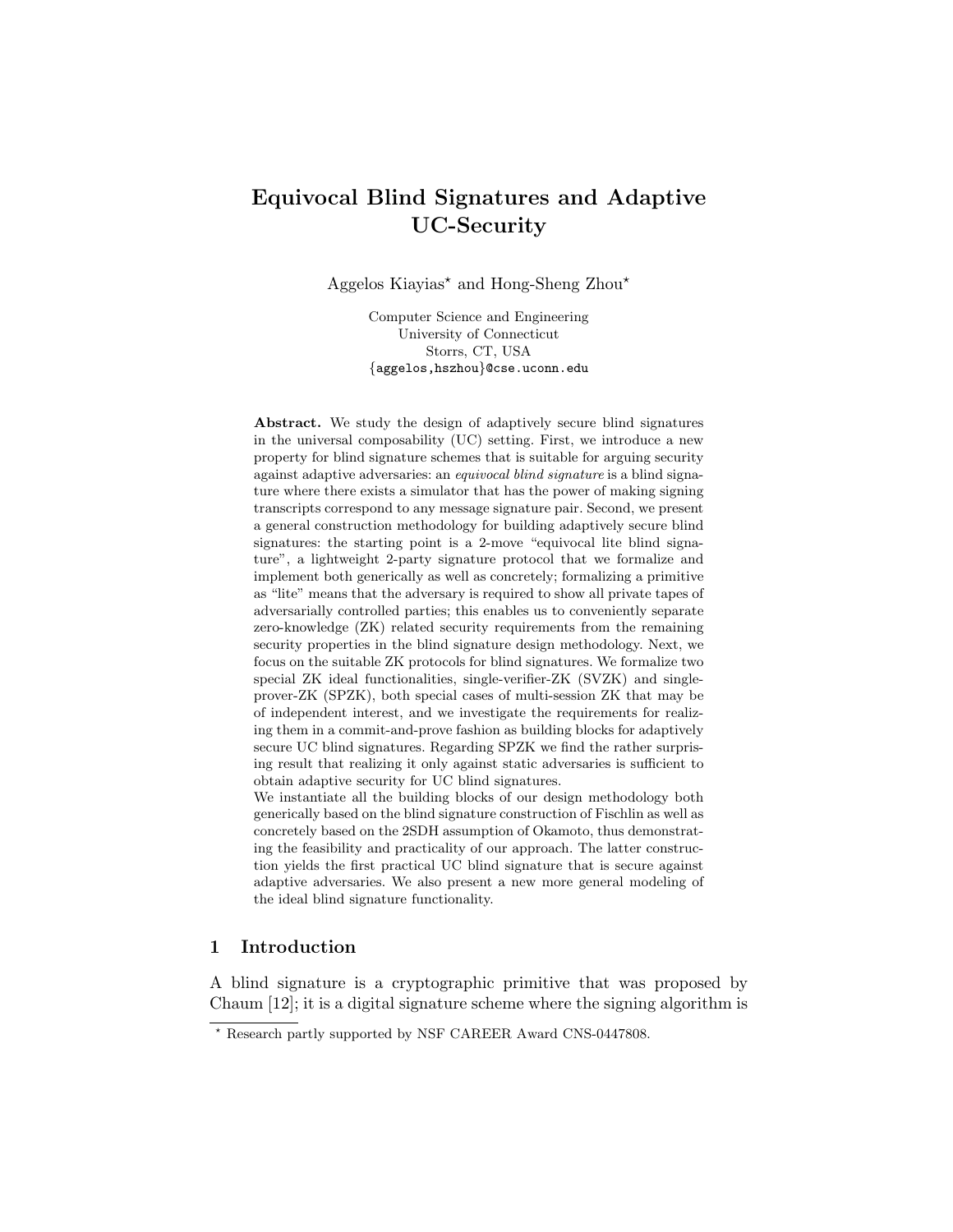split into a two-party protocol between a user (or client) and a signer (or server). The signing protocol's functionality is that the user can obtain a signature on a message that she selects in a blind fashion, i.e., without the signer being able to extract some useful information about the message from the protocol interaction. At the same time the existential unforgeability property of digital signatures should hold, i.e., after the successful termination of a number of n corrupted user instantiations, an adversary should be incapable of generating signatures for  $(n+1)$  distinct messages.

A blind signature is a very useful privacy primitive that has many applications in the design of electronic-cash schemes, the design of electronic voting schemes as well as in the design of anonymous credential systems. Since the initial introduction of the primitive, a number of constructions have been proposed [13, 32, 30, 35, 23, 36, 34, 37, 3, 1, 2, 5–7, 24, 31, 17, 21, 8]. The first formal treatment of the primitive in a stand-alone model and assuming random oracles (RO) was given by Pointcheval and Stern in [35].

Blind signatures is in fact one of the few complex cryptographic primitives (beyond digital signatures, public-key encryption, and key-exchange) that have been implemented in real world Internet settings (e.g., in the Votopia [27] voting system) and thus the investigation of more realistic attack models for blind signatures is of pressing importance. Juels, Luby and Ostrovsky [23] presented a formal treatment of blind signatures that included the possibility for an adversary to launch attacks that use arbitrary concurrent interleaving of either user or signer protocols. Still, the design of schemes that satisfied such stronger modeling proved somewhat elusive. In fact, Lindell [28] showed that unbounded concurrent security for blind signatures is impossible under a simulation-based security definition without any setup assumption; more recently in [21], the generic feasibility of blind signatures without setup assumptions was shown but using a game-based security formulation.

With respect to practical provably secure schemes, assuming random oracles or some setup assumption, various efficient constructions were proposed: for example, [5, 6] presented efficient two-move constructions in the RO model, while [24, 31] presented efficient constant-round constructions without random oracles employing a common reference string (CRS) model (i.e., when a trusted setup function initializes all parties' inputs) that withstand concurrent attacks. While achieving security under concurrent attacks is an important property for the design of useful blind signatures, a blind signature scheme may still be insecure for a certain deployment. Game-based security definitions [35, 23, 7, 24, 31, 21, 8] cap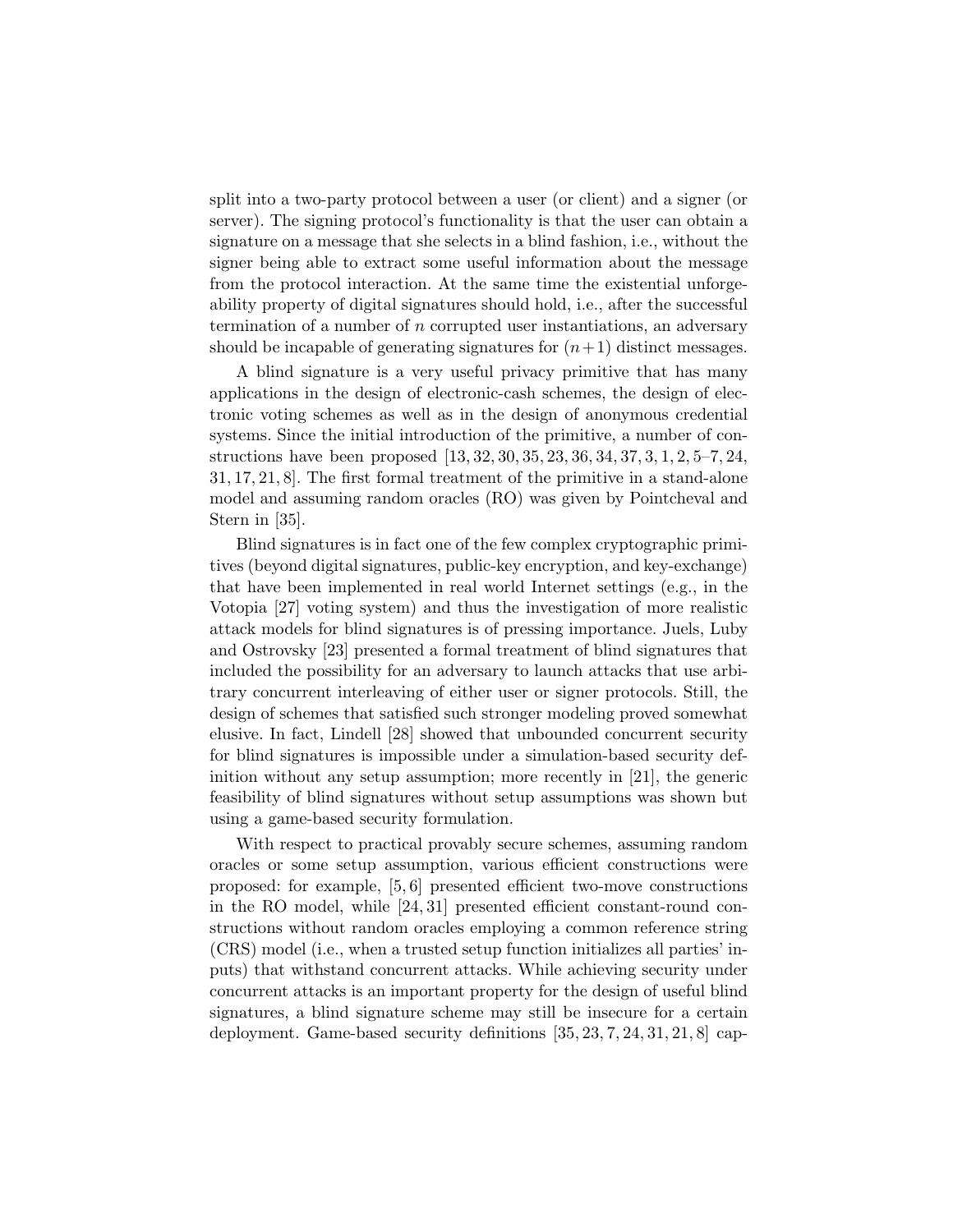ture properties that are intuitively desirable. Nevertheless, the successive amendments of definitions in the literature and the differences between the various models exemplify the following: on the one hand capturing all desirable properties of a complex cryptographic primitive such as a blind signature is a difficult task, while on the other, even if such properties are attained, a "provably secure" blind signature may still be insecure if deployed within a larger system. For this reason, it is important to consider the realization of blind signatures under a general simulation-based security formulation such as the one provided in the Universal Composability (UC) framework of Canetti [9] that enables us to formulate cryptographic primitives so that they remain secure under arbitrary deployments and interleavings of protocol instantiations.

In the UC setting, against static adversaries, it was shown how to construct blind signatures in the CRS model [17] with two moves of interaction. Though the construction in [17] is round-optimal, it is unknown whether it can admit concrete practical instantiations. In addition, security is argued only against static adversaries; and while it should be feasible to extend the construction of [17] in the adaptive setting this can only exacerbate the difficulty of concretely realizing the basic design. Note that using the secure two party computation compiler of [11] one can derive adaptively secure blind signatures but this approach is also generic and does not suggest any concrete design.

# 1.1 Our Results

In this work we study the design of blind signatures in the UC framework against adaptive adversaries. Our approach is "practice-oriented" in the sense of minimizing communication complexity as well as entailing the following points: (i) a constant number of rounds, (ii) a choice of session scope that is consistent with how a blind signature would be implemented in practice, in particular a multitude of clients and one signer should be supported within a single session, (iii) a trusted setup string that is of constant length in the number of parties within a session, (iv) the avoidance, if possible, of cryptographic primitives that are "per-bit", such as bit-commitment, where one has to spend a communication length of  $\Omega(l)$  where l is a security parameter per bit of private input. Our results are as follows:

Equivocal blind signatures. We introduce a new property for blind signatures, called equivocality that is suitable for arguing security against adaptive adversaries. In an equivocal blind signature there exists a simulator that has the power to construct the internal state of a client including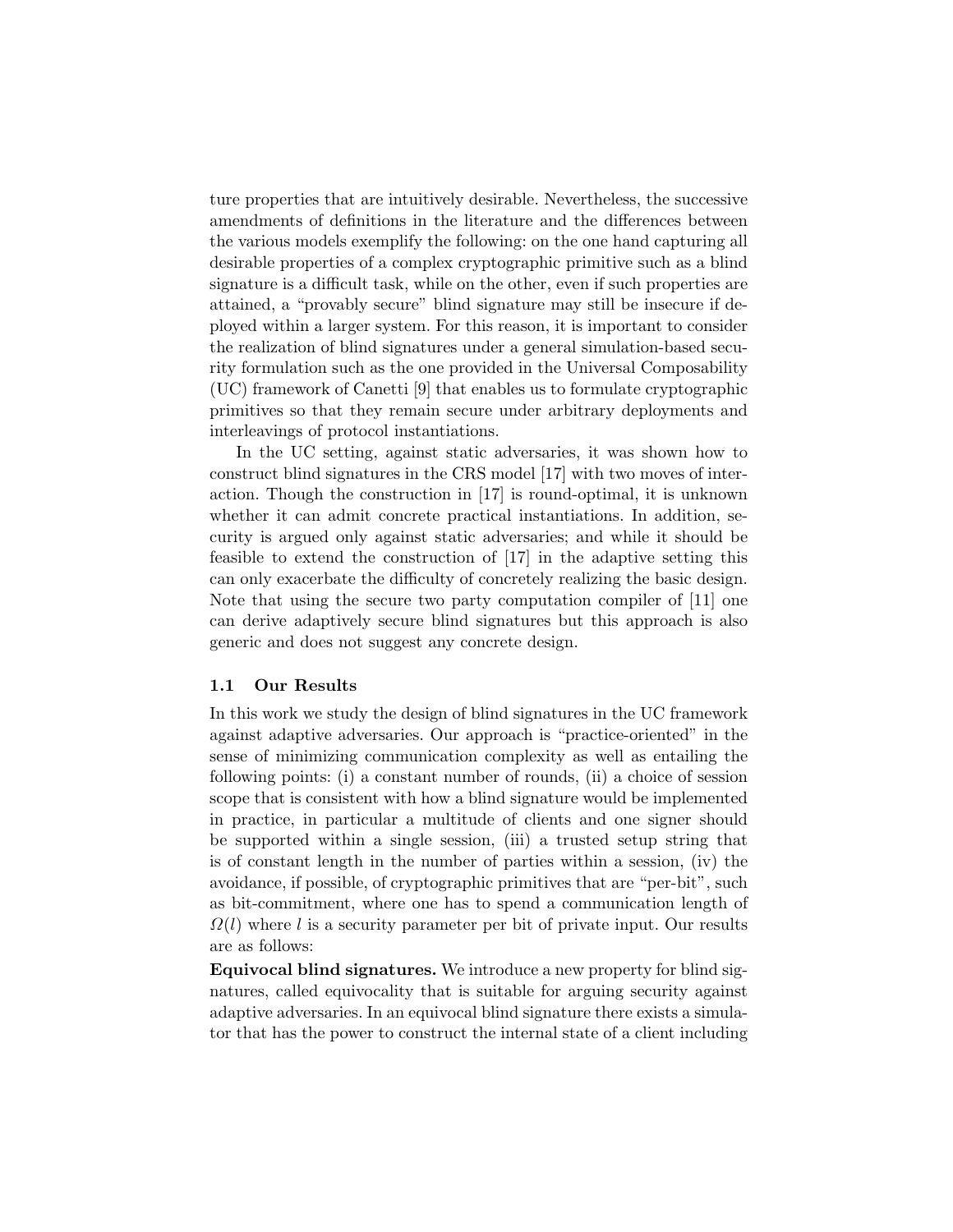all random tapes so that any simulated communication transcript can be mapped to any given valid message-signature pair. This capability should hold true even after a signature corresponding to the simulated transcript has been released to the adversary. Equivocality can be seen as a strengthening of the notion of blindness as typically defined in game-based security formulations of blind signatures: in an equivocal blind signature, signing transcripts can be simulated in an independent fashion to the message-signature pair they correspond to.

General methodology for building UC blind signatures. We present a general methodology for designing adaptively secure UC blind signatures. Our starting point is the notion of an equivocal lite blind signature: The idea behind "lite" blind signatures is that security properties should hold under the condition that the adversary deposits the private tapes of the parties he controls. This "open-all-private-tapes" approach simplifies the blind signature definitions substantially and allows one to separate security properties that relate to zero-knowledge compared to other necessary properties for blind signatures. Note that this is not an honest-butcurious type of adversarial formulation as the adversary is not required to be honestly simulating corrupted parties; in particular, the adversary may deviate from honest protocol specification (e.g., bias the random tapes) as long as he can present private tapes that match the communication transcripts.

We then demonstrate two instantiations of an equivocal lite blind signature, one that is based on generic cryptographic primitives that is inspired by the blind signature construction of [17] and one based on the design and the 2SDH assumption of [31].

Study of the ZK requirements for UC blind signatures. Having demonstrated equivocal lite blind-signatures as a feasible starting building block, we then focus on the formulation of the appropriate ZKfunctionalities that are required for building blind signatures in the adaptive adversary setting. Interestingly, the user and the signer have different ZK "needs" in a blind signature. In particular the corresponding ZK-functionalities turn out to be simplifications of the standard multisession ZK functionality  $\mathcal{F}_{MZK}$  that restrict the multi-sessions to occur either from many provers to a single verifier (we call this  $\mathcal{F}_{SVZK}$ ) or from a single prover to many verifiers (we call this  $\mathcal{F}_{SPZK}$ ). Note that this stems from our blind signature session scope that involves a multitude of users interacting with a single signer: this is consistent with the notion that a blind-signature signer is a server within a larger system and is expected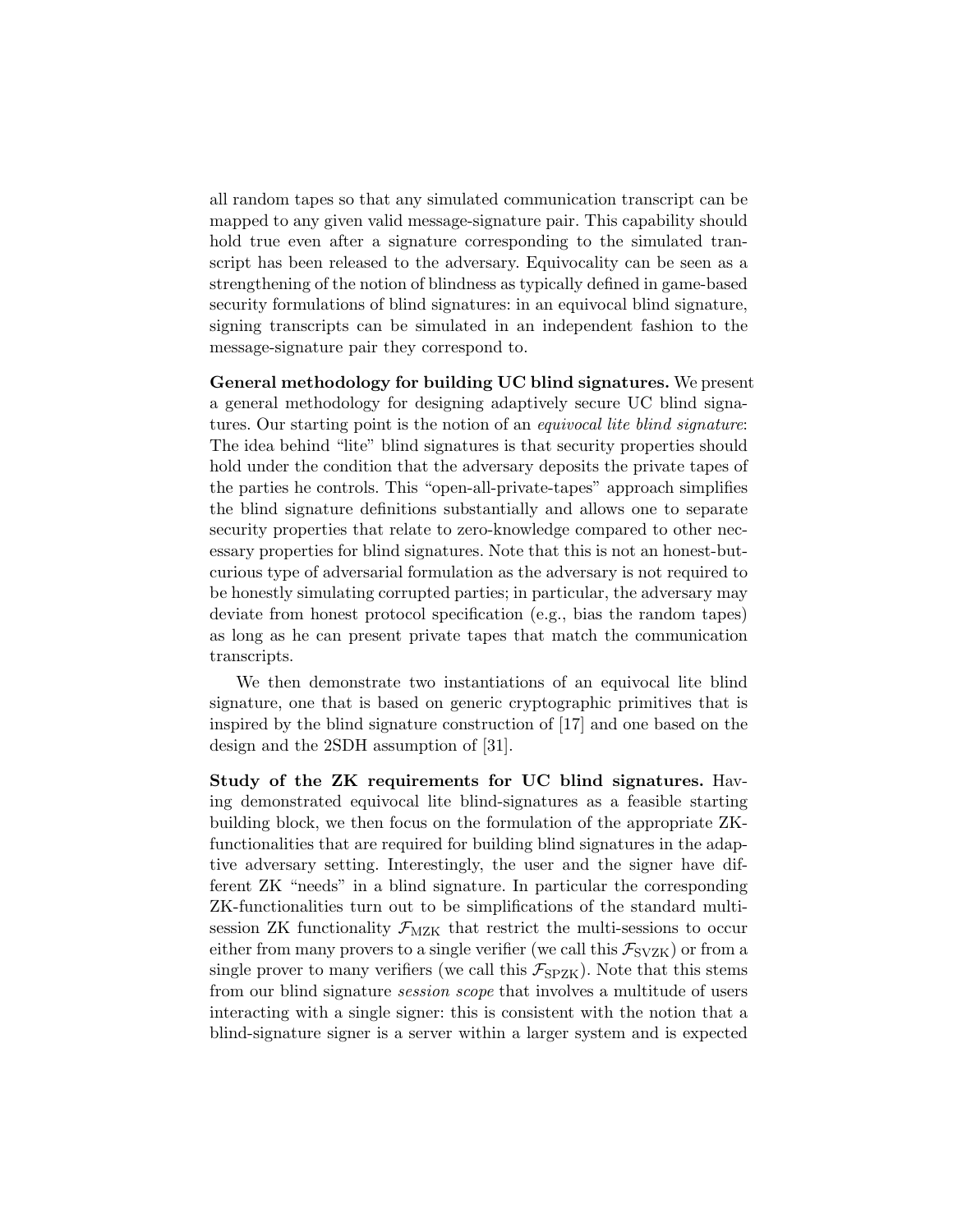that the number of such servers would be very small compared to a much larger population of users and verifiers.

First, regarding  $\mathcal{F}_{SVZK}$ , the ZK protocol that users need to execute as provers, we show that it can be realized in a commit-and-prove fashion using a commitment scheme that, as it is restricted to the single-verifier setting, it does not require built-in non-malleability (while such property would be essential for general multi-session UC commitments). We thus proceed to realize  $\mathcal{F}_{SVZK}$  using mixed commitments [16, 29] with only a constant length common reference string (as opposed to linear in the number of parties that is required in the multi-session setting). Second, regarding  $\mathcal{F}_{SPZK}$ , the ZK protocol the signer needs to execute as a prover, we find the rather surprising result that it needs only be realized against static adversaries for the resulting blind signature scheme to satisfy adaptive security. This enables a much more efficient realization design for  $\mathcal{F}_{SPZK}$  as we can implement it using merely an extractable commitment and a Sigma protocol (alternatively, using an  $\Omega$ -protocol [18]). The intuition behind this result is that in a blind signature the signer is not interested in hiding his input in the same way that the user is: this can be seen by the fact that the verification-key itself leaks a lot of information about the signing-key to the adversary/environment, thus, using a full-fledged zero-knowledge instantiation is an overkill from the signer's point of view; this phenomenon was studied in the context of zero-knowledge in [26]. We note that our  $\mathcal{F}_{SPZK}$  functionality can be seen as a special instance of client-server computation as considered in [38] (where the relaxed non-malleability requirement of such protocols was also noted); interestingly  $\mathcal{F}_{SVZK}$  falls outside that framework (despite its client-server nature).

Notations:  $a \stackrel{r}{\leftarrow}$  RND denotes randomly selecting a in its domain; negl() denotes negligible function; poly() denotes polynomial function.

# 2 Equivocal Lite Blind Signatures

# 2.1 Building Block: Equivocal Lite Blind Signatures

A signature generation protocol is a tuple  $\langle$ CRSgen, gen, lbs<sub>1</sub>, lbs<sub>2</sub>, lbs<sub>3</sub>,  $\text{verify}$  where CRSgen is a common reference string generation algorithm, gen is a key-pair generation algorithm,  $\mathsf{lbs}_i$ ,  $i = 1, 2, 3$ , comprise a two-move signature generation protocol between the user U and the signer  $S$  as described in Figure 1 and verify is a signature verification algorithm. A lite blind signature is a signature generation protocol that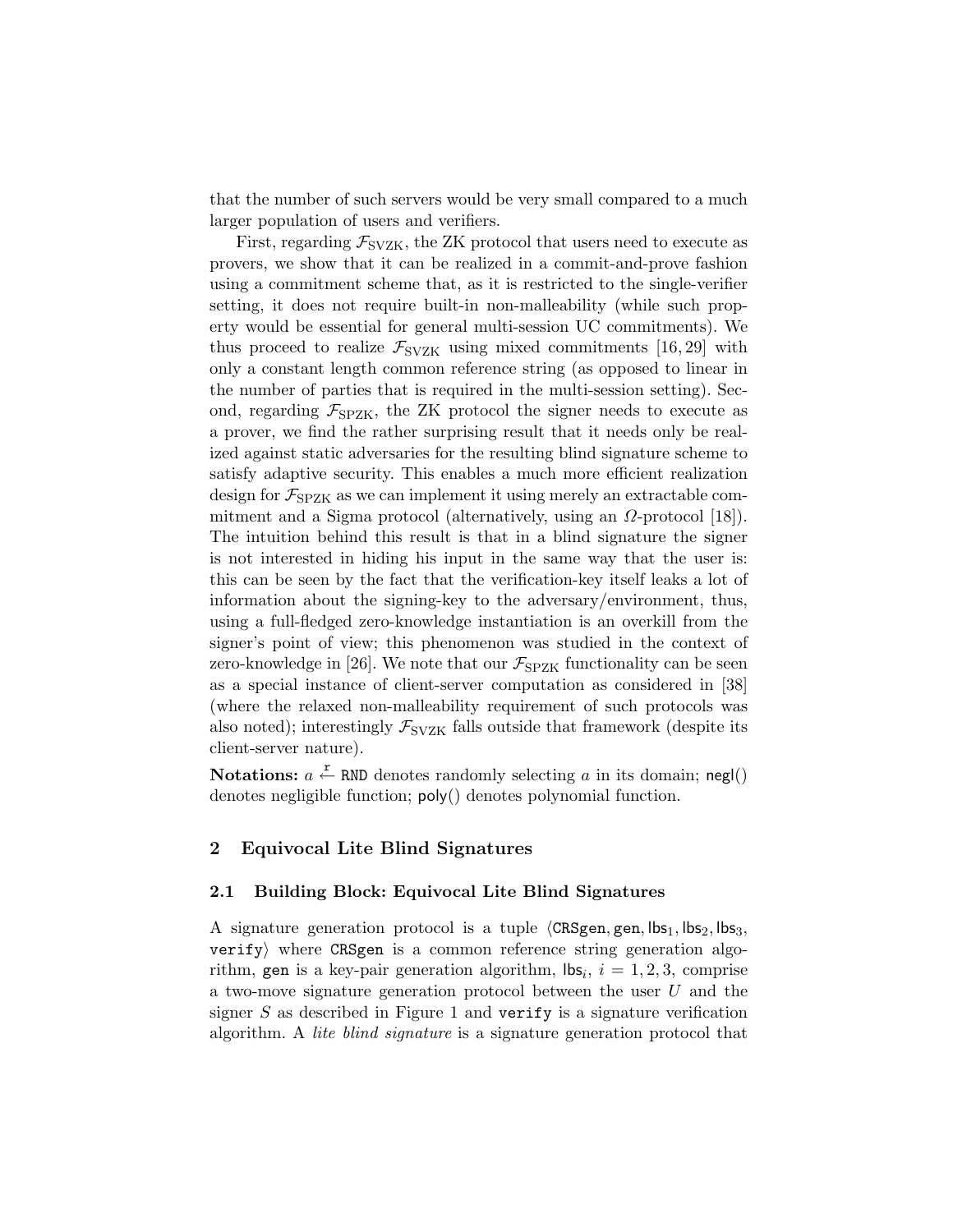satisfies completeness (see definition 1) as well as two security properties, lite-unforgeability and lite-blindness, defined below (consistency is another property [10] for signatures that will be trivially satisfied in our design and thus we omit it in this version).



Fig. 1. Outline of a two-move signature generation protocol.

Definition 1 (Completeness). A signature generation protocol as in Figure 1 is complete if for all  $(crs, \tau) \leftarrow$  CRSgen $(1^{\lambda})$ , for all  $(vk, sk) \leftarrow$  $\text{gen}(crs)$ , for all  $\rho_1, \rho_2, \rho_3 \leftarrow \text{RND}$ , whenever  $\mathbf{u} \leftarrow \text{lbs}_1(crs, vk, m; \rho_1)$ ,  $\mathbf{s} \leftarrow \mathsf{lds}_2(crs, vk, \mathbf{u}, sk; \rho_2), \text{ and } \sigma \leftarrow \mathsf{lds}_3(crs, vk, m, \rho_1, \mathbf{u}, \mathbf{s}; \rho_3), \text{ then}$ verify $(crs, vk, m, \sigma) = 1$ .

Lite-unforgeability that we define below suggests informally that if we "collapse" the  $\mathsf{Ibs}_1$ ,  $\mathsf{Ibs}_2$  procedures into a single algorithm this will result to a procedure that combined with  $\log_3$  will be equivalent to the signing algorithm of an unforgeable digital signature sign in the sense of [19]. We note that lite-unforgeability is much weaker compared to regular unforgeability of blind signatures (as defined e.g., in [31, 21]) since it requires from the adversary to open the internal tapes of each user instance (as opposed to hiding such internals in the usual unforgeability definition for blind signatures); note that this is not an honest-but-curious modeling as the adversary is not restricted to flip coins honestly.

Definition 2 (Lite-unforgeability). A signature generation protocol as in Figure 1 is lite-unforgeable if for all PPT  $A = (A_1, A_2)$  and for any  $L = \text{poly}(\lambda)$ , we have  $\text{Adv}_{\text{luf}}^{\mathcal{A},L}(\lambda) \leq \text{negl}(\lambda)$ , where  $\text{Adv}_{\text{luf}}^{\mathcal{A},L}(\lambda) \stackrel{\text{def}}{=}$  $Pr[\mathbf{Exp}_{\mathcal{A},L}^{\text{LUF}}(\lambda) = 1]$  and the experiment  $\mathbf{Exp}_{\mathcal{A},L}^{\text{LUF}}(\lambda)$  is defined below: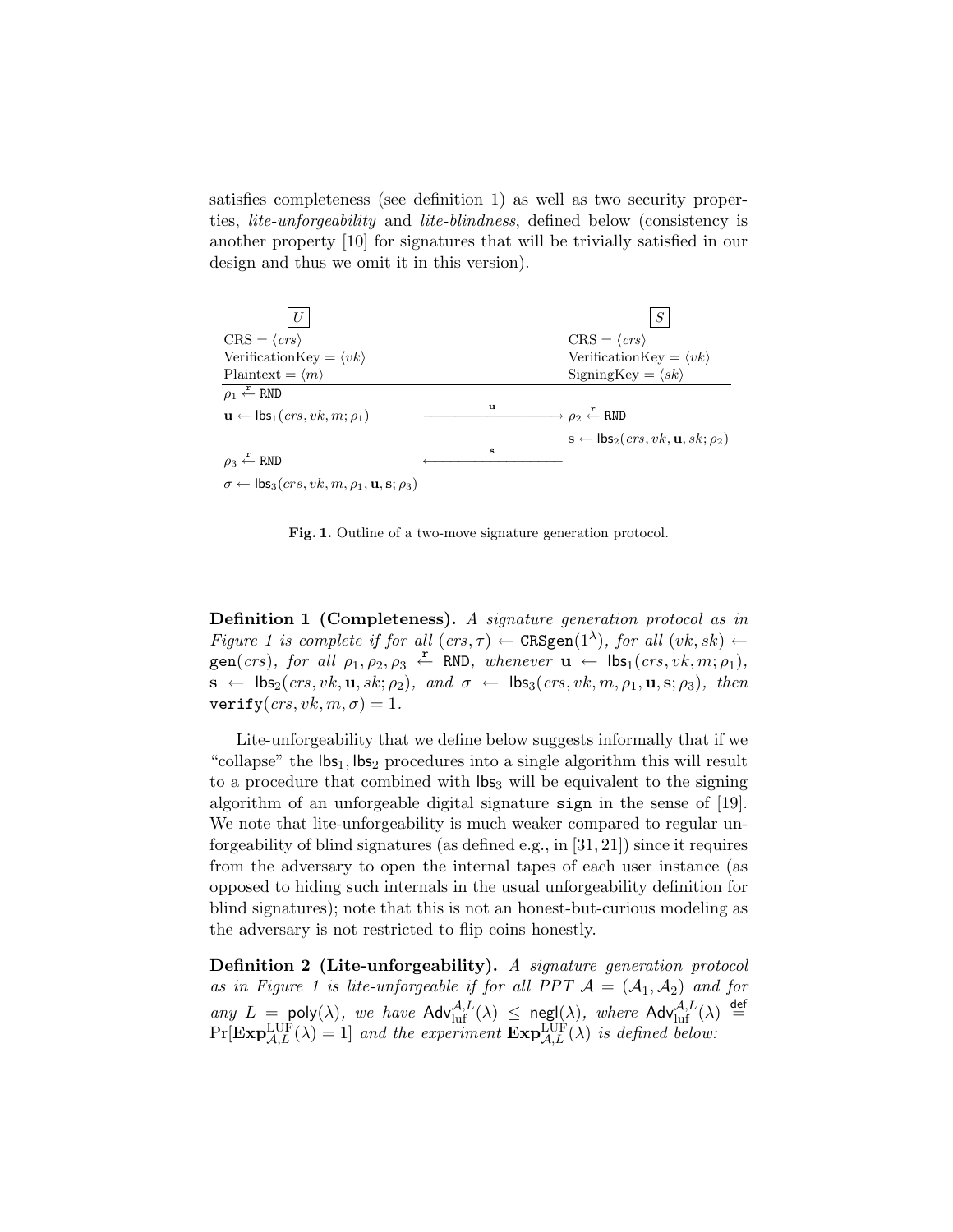| <i>Experiment</i> $\mathbf{Exp}_{A,L}^{\mathrm{LUF}}(\lambda)$                                                                                   |
|--------------------------------------------------------------------------------------------------------------------------------------------------|
| $(crs, \tau) \leftarrow \text{CRSgen}(1^{\lambda}); (vk, sk) \leftarrow \text{gen}(crs); state := \emptyset; k := 0;$                            |
| while $k < L$                                                                                                                                    |
| $(m_k, \rho_{1,k}, state) \leftarrow A_1(state, crs, vk);$                                                                                       |
| $\mathbf{s}_k \leftarrow \mathsf{lbs}_2(crs, vk, \mathsf{lbs}_1(crs, vk, m_k; \rho_{1,k}), sk; \rho_{2,k}); \rho_{2,k} \leftarrow \mathsf{RND};$ |
| $state \leftarrow state  \mathbf{s}_k; k \leftarrow k+1;$                                                                                        |
| $(m_1, \sigma_1, \ldots, m_\ell, \sigma_\ell) \leftarrow A_2(state);$                                                                            |
| if $\ell > L$ , and verify $(crs, vk, m_i, \sigma_i) = 1$ for all $1 \leq i \leq \ell$ ,                                                         |
| and $m_i \neq m_j$ for all $1 \leq i \neq j \leq \ell$                                                                                           |
| then return 1 else return 0.                                                                                                                     |
|                                                                                                                                                  |

Similarly we can formulate blindness (as defined, e.g. in [8]) in the "lite" setting by requiring the adversary to open the private tape of the signer for each user interaction. Given that blindness is subsumed by our equivocality property (defined below), we will not explore this direction further here (the reader may refer to the full version [25] for more details). For simplicity we define equivocality only for two-move protocols following the skeleton of Figure 1. Informally an equivocal blind signature scheme is accompanied by a simulator procedure  $\mathcal I$  which can produce signature generation transcripts without using the user input  $m$  and furthermore it can "explain" the transcripts to any adversarially selected  $m$  even after the signature  $\sigma$  for m has been generated. The property of equivocal blind signatures parallels the property of equivocal commitments [4] or zero-knowledge with state reconstruction, cf. [20]. We define the property formally below (cf. Figure 2). In the definition, we use the relation KeyPair defined as  $(vk, sk) \in$  KeyPair if and only if  $(vk, sk) \leftarrow gen(crs)$ (omitting crs to avoid cluttering the notation). Note that we require  $(vk, sk), (vk, sk') \in \text{KeyPair to imply } sk = sk' \text{ (otherwise a blind signa-}$ ture *may* be susceptible to an attack due to  $[22]$ .

Definition 3 (Equivocality). We say that a signature generation protocol is equivocal if there exists an interactive machine  $\mathcal{I} = (\mathcal{I}_1, \mathcal{I}_2)$ , such that for all PPT  $\mathcal{A}$ , we have  $\mathsf{Adv}^{\mathcal{A}}_{eq}(\lambda) \le \mathsf{negl}(\lambda)$ ,

$$
\mathsf{Adv}^{\mathcal{A}}_{\mathrm{eq}}(\lambda) \stackrel{\mathrm{def}}{=} \left| \frac{\Pr[(\mathit{crs}, \tau) \leftarrow \mathrm{CRSgen}(1^{\lambda}) : \mathcal{A}^{\mathit{Users}(\mathit{crs}, \cdot)}(\mathit{crs}) = 1]}{-\Pr[(\mathit{crs}, \tau) \leftarrow \mathrm{CRSgen}(1^{\lambda}) : \mathcal{A}^{\mathcal{I}(\mathit{crs}, \tau, \cdot)}(\mathit{crs}) = 1]}\right|,
$$

where oracle  $Users(crs, \cdot)$  operates as:

- Upon receiving message  $(i, m, vk)$  from  $\mathcal{A}$ , select  $\rho_1 \stackrel{\mathbf{r}}{\leftarrow}$  RND and compute  $\mathbf{u} \leftarrow \mathsf{lds}_1(crs, vk, m; \rho_1), record \langle i, m, vk, \mathbf{u}, \rho_1 \rangle$  into history<sub>i</sub>, and return message  $(i, u)$  to A.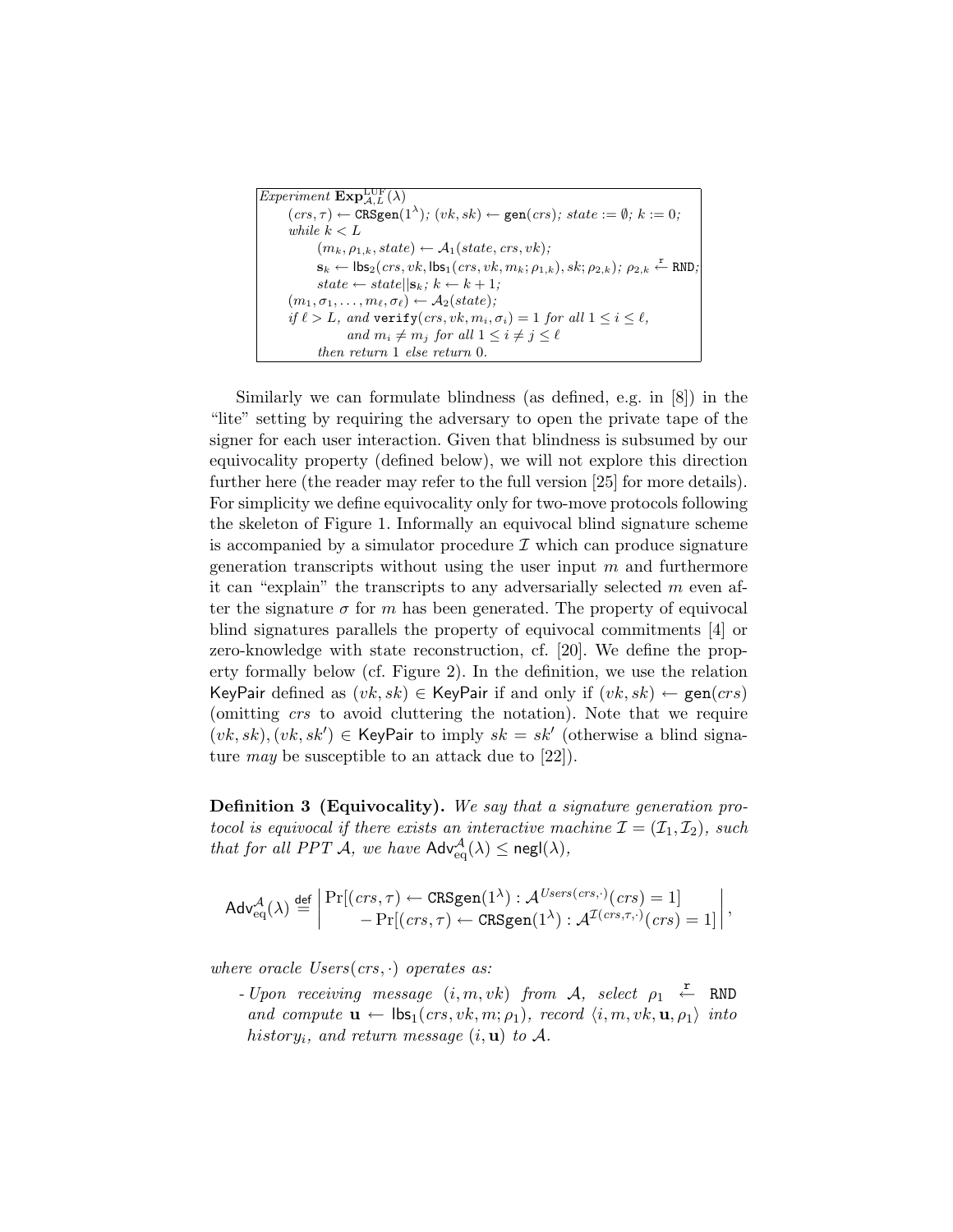- Upon receiving message  $(i, s, \rho_2, sk)$  from A, if there exists a record  $\langle i, m, vk, \mathbf{u}, \rho_1 \rangle$  in history<sub>i</sub> and both  $(vk, sk) \in \mathsf{KeyPair}$  and  $\mathbf{s} = \mathsf{lbs}_2(crs, vk, \mathbf{u}, sk; \rho_2)$  hold, then select  $\rho_3 \stackrel{\mathbf{r}'}{\leftarrow} \text{RND}$ , compute  $\sigma \leftarrow \mathsf{lds}_3(crs, vk, m, \rho_1, \mathbf{u}, \mathbf{s}; \rho_3), \ update\ \langle i, m, vk, \mathbf{u}, \rho_1 \rangle \ in \ history_i$ into  $\langle i, m, vk, \mathbf{u}, \sigma, \rho_1, \rho_3 \rangle$ , and return to A the pair  $(i, \sigma)$ ; otherwise return to A the pair  $(i, \perp)$ .
- Upon receiving message  $(i, \text{open})$ , return to A the pair  $(i, history_i)$ .

and oracle  $\mathcal{I}(crs, \tau, \cdot)$  operates as:

- Upon receiving message  $(i, m, vk)$  from A, run  $(\mathbf{u}, aux) \leftarrow$  $\mathcal{I}_1(crs, \tau, vk)$ , record  $\langle i, m, vk, \mathbf{u}, aux \rangle$  into temp, and return message  $(i, \mathbf{u})$  to  $\mathcal{A}$ .
- Upon receiving message  $(i, s, \rho_2, sk)$  from A, if there exists a record  $\langle i, m, vk, u, aux \rangle$  in temp and both  $(vk, sk) \in \mathsf{KeyPair}$ and  $\mathbf{s} = \mathsf{lbs}_2(crs, vk, \mathbf{u}, sk; \rho_2)$  hold, then select  $\gamma \leftarrow \texttt{RND}$ , compute  $\sigma \leftarrow \text{sign}(crs, vk, sk, m, \gamma)$  (where sign is the "collapse" of  $\mathsf{ls}_i$  for  $i = 1, 2, 3$ , update  $\langle i, m, vk, \mathbf{u} \rangle$  in temp into  $\langle i, m, vk, \mathbf{u}, aux; \mathbf{s}, sk, \rho_2; \sigma, \gamma \rangle$ , and return the pair  $(i, \sigma)$  to A; otherwise return to A the pair  $(i, \perp)$ .
- Upon receiving message (i, open), if there exists a record  $\langle i, m, vk, \mathbf{u}, aux \rangle$  in temp then run  $\rho_1 \leftarrow \mathcal{I}_2(i, temp)$ , record  $\langle i, m, vk, \mathbf{u}, \rho_1 \rangle$  into history<sub>i</sub>, and return to A the pair  $(i, history_i)$ ; if there exists a record  $\langle i, m, vk, \mathbf{u}, aux; \mathbf{s}, sk, \rho_2; \sigma, \gamma \rangle$  in temp, then run  $(\rho_1, \rho_3) \leftarrow \mathcal{I}_2(i, temp)$ , record  $\langle i, m, vk, \mathbf{u}, \sigma, \rho_1, \rho_3 \rangle$  into history<sub>i</sub>, and return message  $(i, history_i)$  to A.

We call a signature generation protocol that satisfies completeness, lite-unforgeability as well as the equivocality property an *equivocal lite* blind signature scheme.

### 2.2 Constructions

In this subsection, we present two equivocal lite-blind signature constructions. The first construction is generic and is based on the blind signature design of [17] whereas the second is a concrete construction that is based on [31]. In the full version of this work [25] we present additional constructions.

Generic equivocal lite blind signature. Our first construction is based on [17]; the main difference here is that we need the equivocality property (the original design employed two encryption steps for the user that are non-equivocal); in our setting, it is sufficient to have just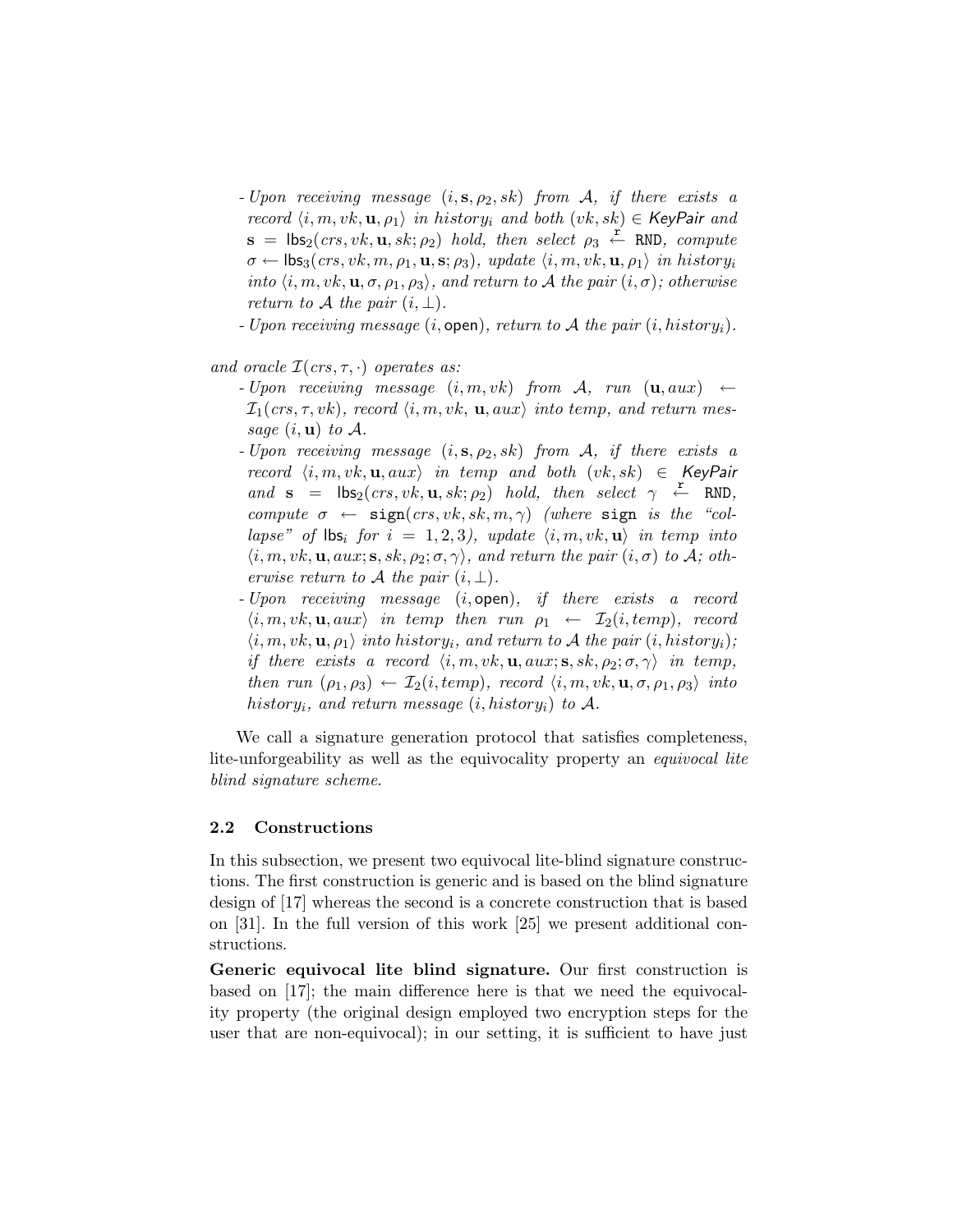

Fig. 2. The two worlds an equivocality adversary is asked to distinguish in Definition 3. In the left-hand the adversary is interacting with a set of users whereas in the righthand side the users are interacting with an honest signer instantiation whereas the adversary is interacting with the simulator  $\mathcal{I}$ .

one equivocal commitment (that is not extractable) in the first stage and then employ an extractable commitment in the second (that is not equivocal). Refer to the signature generation protocol in Figure 3: the CRSgen algorithm produces  $crs = \langle pk_{\text{ecc}}, pk_{\text{exc}}, crs_{\text{nizk}} \rangle$ ; EQC is a commitment scheme with committing key  $pk_{\text{eqc}}$  and EQCcom is its committing algorithm; EXC is a commitment scheme with committing key  $pk_{\text{exc}}$ and EXCcom is its committing algorithm; NIZK is an NIZK argument scheme with CRS  $crs_{\text{nizk}}$  where NIZKprove is the proof generation algorithm and NIZKverify is the proof verification algorithm. The gen algorithm produces a key-pair  $\langle vk, sk \rangle$  for a signature scheme SIG where SIGsign is the signature generation algorithm and SIGverify is the corresponding verification algorithm. The language  $\mathcal{L}_R \stackrel{\text{def}}{=} \{x | (x, w) \in$ R} where  $R \stackrel{\text{def}}{=} \{ (crs, vk, E, m), (\mathbf{u}, \mathbf{s}, \rho_1, \rho_3) | \mathbf{u} = \texttt{EQCcom}(pk_{\text{eqc}}, m; \rho_1) \land$ SIGverify $(vk, \mathbf{u}, \mathbf{s}) = 1 \wedge E = \text{EXCcom}(pk_{\text{exc}}, \mathbf{u}, \mathbf{s}; \rho_3)$ . The verify algorithm given a message m and signature  $\sigma$  operates as follows: parse  $\sigma$ into E and  $\varpi$ , and check that NIZKverify((crs, vk, E, m),  $\varpi$ ) =<sup>?</sup> 1.

**Theorem 1.** The two-move signature generation protocol in Figure 3 is an equivocal lite blind signature as follows: it satisfies lite-unforgeability provided that (i)  $\text{SIG}$  is EU-CMA secure, (ii) EQC is binding, (iii) EXC is extractable, and (iv) NIZK satisfies soundness; and it satisfies equivocality provided that  $(i)$  EQC is equivocal,  $(ii)$  EXC is hiding, and  $(iii)$  NIZK is non-erasure zero-knowledge.

Concrete equivocal lite blind signature. In Figure 4 we present a lite blind signature  $\langle$ CRSgen, gen, lbs<sub>1</sub>, lbs<sub>2</sub>, lbs<sub>3</sub>, verify) that uses the 2SDH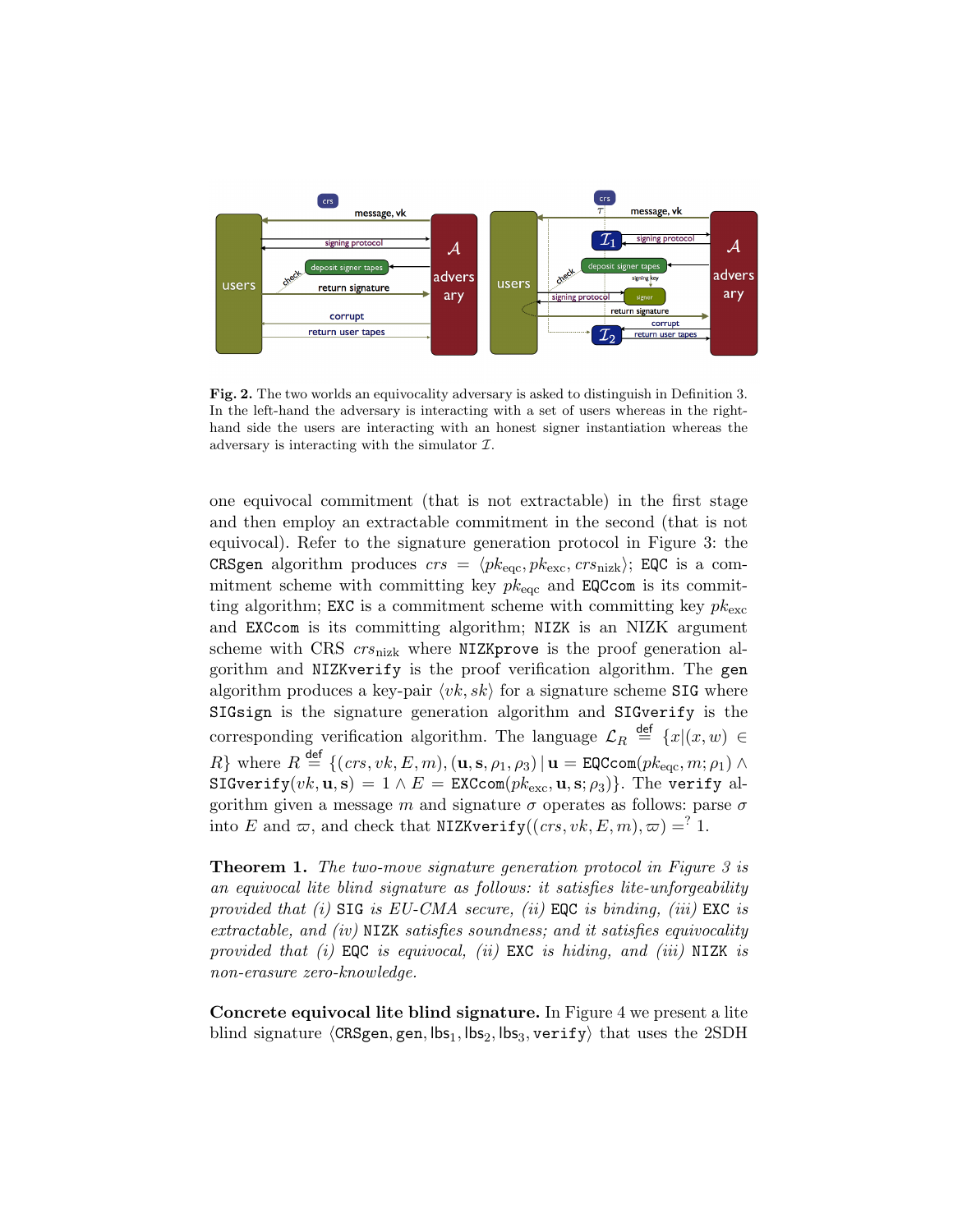```
crs = \langle p k_{\text{eqc}}, p k_{\text{exc}}, crs_{\text{nizk}} \rangleU \mid SVerificationKey = \langle vk \rangle VerificationKey = \langle vk \ranglePlaintext = \langle m \rangle SigningKey = \langle sk \rangle\rho_1 \overset{\mathbf{r}}{\leftarrow} \text{RND}; \, \mathbf{u} \leftarrow \texttt{EQCCom}(p k_{\text{eqc}}, m; \rho_1)\stackrel{\mathbf{u}}{\longrightarrow} \rho_2 \stackrel{\mathbf{r}}{\longleftarrow} \text{RND}\texttt{SIGverify}(vk, \mathbf{u}, \mathbf{s}) =^? 1\xleftarrow{\mathbf{s}} s ← SIGsign(vk, sk, \mathbf{u}; \rho_2)\rho_3, \rho_4 \stackrel{\text{r}}{\leftarrow} RND; E \leftarrow EXCcom(\text{pk}_{\text{exc}}, \textbf{u}, \textbf{s}; \rho_3)\varpi \leftarrow \texttt{NIZKprove}((\mathit{crs}, \mathit{vk}, E, m), (\mathbf{u}, \mathbf{s}, \rho_1, \rho_3); \rho_4): \mathbf{u} = \texttt{EQCcom}(pk_{\text{eqc}}, m; \rho_1)\wedge SIGverify(vk, \mathbf{u}, \mathbf{s}) = 1\wedge E = EXCcom(pk_{\text{exc}}, \mathbf{u}, \mathbf{s}; \rho_3))\sigma \leftarrow E||\varpi\texttt{verify}(\textit{crs}, \textit{vk}, m, \sigma) =^? 1output (m; \sigma)
```
Fig. 3. A generic signature generation protocol.

assumption and is based on Okamoto's blind signature scheme [31]; the main contribution here is Theorem 2 that shows that the design is in fact equivocal (instead of merely blind as shown in [31]). In this scheme the CRSgen algorithm produces  $crs = \langle p, g_1, g_2, \mathbb{G}_1, \mathbb{G}_2, \mathbb{G}_T, \hat{\mathsf{e}}, \psi, u_2, v_2 \rangle$ , where  $\hat{\mathbf{e}}: \mathbb{G}_1 \times \mathbb{G}_2 \to \mathbb{G}_T$  is a bilinear map,  $\mathbb{G}_1, \mathbb{G}_2$  are groups of order p, the gen algorithm produces a key-pair  $vk = \langle X \rangle$ ,  $sk = \langle x \rangle$  such that  $X = g_2^x$ , and the verify algorithm given a message m and signature  $\sigma = \langle \varsigma, \alpha, \beta, V_1, V_2 \rangle$ , responds as follows: check that  $m, \beta \in \mathbb{Z}_p, \varsigma, V_1 \in$  $\mathbb{G}_1, \ \alpha, V_2 \in \mathbb{G}_2, \ \varsigma \neq 1, \ \alpha \neq 1 \ \text{ and } \ \hat{\mathsf{e}}(\varsigma, \alpha) \ = \ \hat{\mathsf{e}}(g_1, g_2^m u_2 v_2^{\beta})$  $\binom{p}{2}$ , ê $(V_1,\alpha)$  =  $\hat{\mathsf{e}}(\psi(X), X) \cdot \hat{\mathsf{e}}(g_1, V_2).$ 

**Theorem 2.** The two-move protocol of Figure  $\ddot{A}$  is an equivocal lite blind signature as follows: it satisfies lite-unforgeability under the 2SDH assumption; and it satisfies equivocality unconditionally.

# 3 Designing Adaptively Secure UC Blind Signatures

In this section we present our design methodology for constructing UCblind signatures secure against adaptive adversaries, i.e., the protocol obtained by our method can UC-realize the blind signature functionality  $\mathcal{F}_{\rm BSIG}$  (defined in Figure 5). A previous formalization of the blind signature primitive in the UC setting was given by [17]. In the full version, we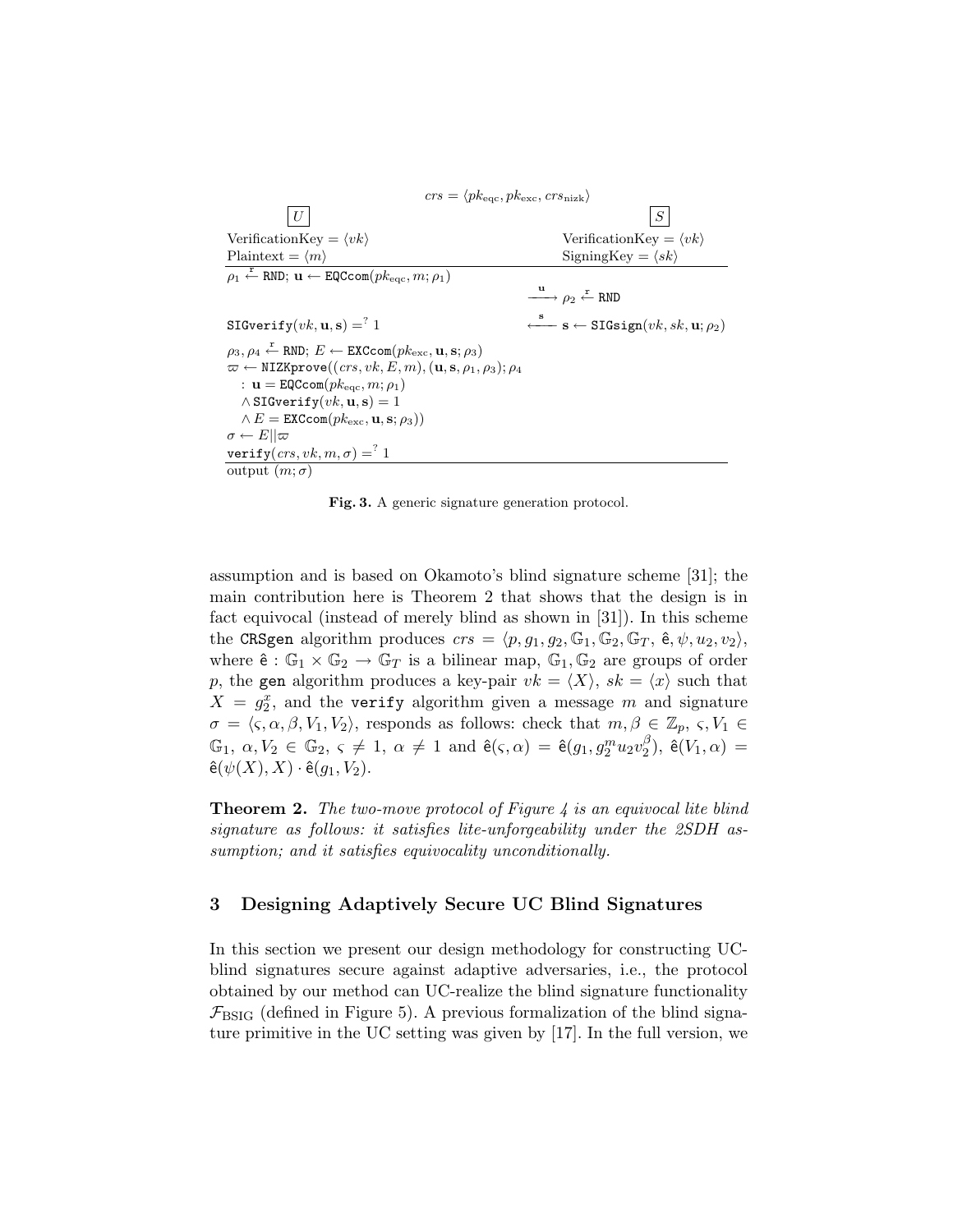

Fig. 4. Signature generation protocol based on Okamoto digital signature [31].

include in the ideal functionality an explicit description of how corruptions are handled, and we justify our definition. Note that our  $\mathcal{F}_{BSIG}$  does not require strong unforgeability from the underlying signing mechanism; this makes the presentation more general as strong unforgeability is not necessary for many applications of the blind signature primitive. Further, protocols realizing the functionality of [17] require a single "global trapdoor" that enables the functionality to produce a signature for a given message that will be valid for any given public-key; while this can be handy in the security proof, it is not a mandatory requirement for a UCblind signature (which may allow for a different trapdoor to be used by the functionality in each signature generation); we reflect this in our ideal functionality by allowing the adversary in the corrupted signer setting to "patch" the ideal functionality with a different signing key for each user. In a blind signature session we allow for a single signer (whose identity is hard-coded into the session identifier sid) and a multitude of users. Our signer is active throughout the session and, after key-generation, is responsive to any user communicating with it via the network without waiting authorization by the environment.

Our design for UC-realizing  $\mathcal{F}_{BSIG}$  is modular and delineates the components required for designing UC blind signatures in the adaptive security setting. We present our methodology in two steps. First, we employ an equivocal lite blind signature scheme and we operate in a hybrid world where the following ideal functionalities exist:  $\mathcal{F}_{CRS}, \mathcal{F}_{SVZK}^{R_U}, \mathcal{F}_{SPZK}^{R_S}$ . Here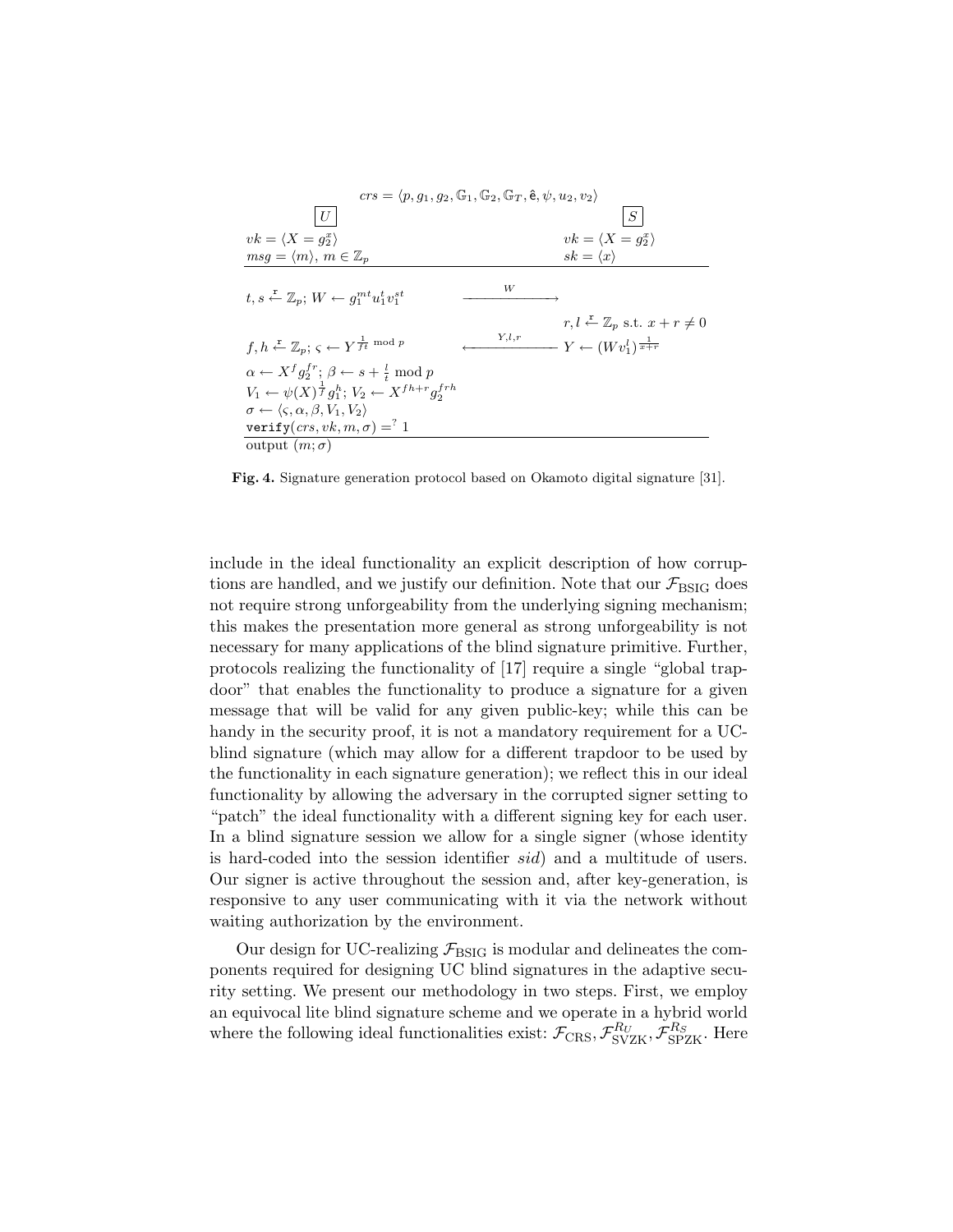#### Functionality  $\mathcal{F}_{\text{BSIG}}$

**Key generation:** Upon receiving (KEYGEN, sid) from party S, verify that sid  $=$  $(S, sid')$  for some sid'. If not, ignore the input. Else, forward (KEYGEN, sid) to the adversary  $S$ .

Upon receiving (ALGORITHMS, sid, sig, ver) from the adversary  $S$ , record  $\langle \spadesuit$ , sig, ver) in history(S), and output (VERIFICATIONALG, sid, ver) to party S, where sig is a signing algorithm, and ver is a verification algorithm.

**Signature generation:** Upon receiving (SIGN, sid, m, ver') from party  $U \neq$ S, where  $sid = (S, sid')$ , record  $\langle m, ver' \rangle$  in  $history(U)$ , and send (SIGN, sid, U, ver') to the adversary  $S$ .

Upon receiving (SIGNSTATUS,  $sid, U$ , SignerComplete) from the adversary  $S$ , where U is a user that has requested a signature, output (SIGNSTATUS,  $sid$ , U, complete) to party S, and record  $\langle U$ , complete) in history(S).

Upon receiving (SIGNSTATUS, sid, U, SignerError) from the adversary  $S$ , where  $U$  is a user that has requested a signature, output (SIGNSTATUS, sid, U, incomplete) to party S, and record  $\langle U, \perp \rangle$  in history(S).

Upon receiving (SIGNATURE, sid, U, UserComplete) from the adversary  $S$ , where  $U$  is a user that has requested a signature,

- if S is not corrupted and  $\langle U$ , complete) is not recorded in  $history(S)$ , then halt.
- if S is not corrupted and  $\langle U, \text{complete} \rangle$  has been recorded in history(S) that also contains  $\langle \spadesuit, \text{sig}, \text{ver} \rangle$ , then compute  $\sigma \leftarrow \text{sig}(m, rnd)$  flipping the required random coins rnd, and do the following: if  $ver'(m, \sigma) \neq 1$ , then halt; else if ver' $(m, \sigma) = 1$  but ver $(m, \sigma) \neq 1$ , output (SIGNATURE, sid,  $\sigma$ ) to party U, and update history(U) into  $\langle m, \sigma, rnd \rangle$ ; else if ver $(m, \sigma)$  =  $ver(m, \sigma) = 1$ , output (SIGNATURE, sid,  $\sigma$ ) to party U, and update history(U) into  $\langle m, \sigma, rnd,$  done $\rangle$ .
- else if S is corrupted, then compute  $\sigma \leftarrow \text{sig}'(m, rnd)$  flipping the required random coins  $rnd$ , where  $sig'$  is an algorithm that the adversary S has provided specifically for U (subject to the restriction that any  $sig'$ corresponds to a single ver'), and do the following: if ver' $(m, \sigma) = 1$ , output (SIGNATURE, sid,  $\sigma$ ) to party U, update history(U) into  $\langle m, \sigma, rnd \rangle$ ; else if ver' $(m, \sigma) \neq 1$ , halt.

Upon receiving (SIGNATURE, sid, U, UserError) from the adversary  $S$ , where U is a user that has requested a signature, output (SIGNATURE,  $sid, \perp$ ) to party U and update history $(U)$  into  $\langle m \rangle$ .

**Signature verification:** Upon receiving (VERIFY, sid, m,  $\sigma$ , ver') from party V, where  $sid = (S, sid')$ , do: if, (i) the signer S is not corrupted, (ii) history(S) contains  $\langle \spadesuit, \text{sig}, \text{ver} \rangle$ , (iii) ver' = ver, (iv) ver $(m, \sigma) = 1$ , and (v) there is no U such that m is recorded with done in  $history(U)$ , then halt. Else, output (VERIFIED, sid, ver' $(m, \sigma)$ ) to party V.

Fig. 5. Blind signature functionality  $\mathcal{F}_{\text{BSIG}}$ . Each session contains a signer and unlimited number of users. Each user U obtains at most one signature.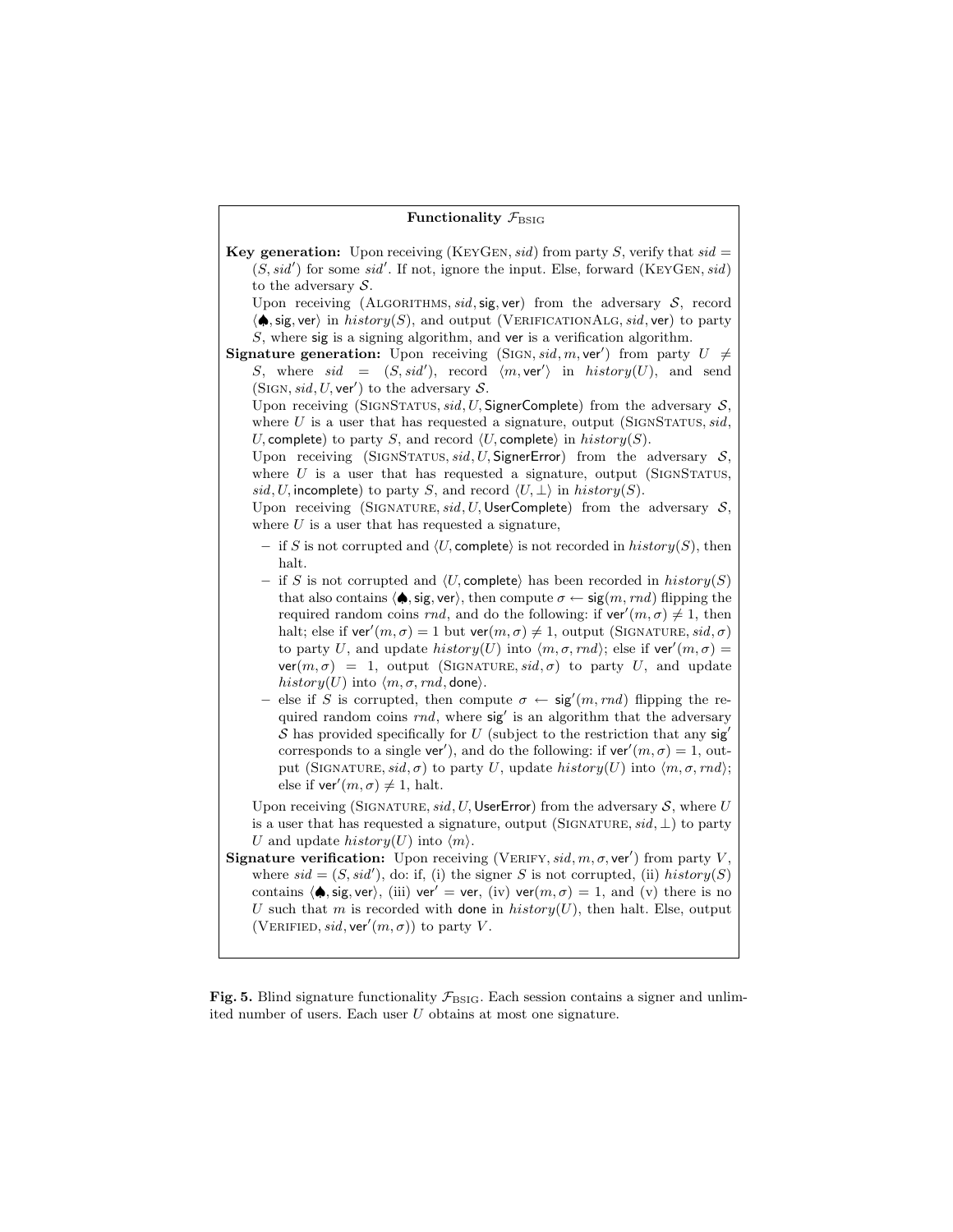$\mathcal{F}_{\text{CRS}}$  will be an appropriate common reference string functionality; on the other hand,  $\mathcal{F}_{\rm SVZK}^{R_U}, \mathcal{F}_{\rm SPZK}^{R_S}$  will be two *different* zero-knowledge functionalities that are variations of the standard multi-session ZK functionality. This reflects the fact that the ZK "needs" of the user and the signer are different in a blind signature. (1)  $\mathcal{F}_{SVZK}^{R_U}$  is the "single-verifier zeroknowledge functionality for the relation  $R_U$ " where the user will be the prover and, (2)  $\mathcal{F}_{\text{SPZK}}^{R_S}$  is the "single-prover zero-knowledge functionality for the relation  $R_S$ " where the signer will be the prover. They differ from the multi-session ZK ideal functionality  $\mathcal{F}_{MZK}$  (e.g., see  $\hat{\mathcal{F}}_{ZK}$  in figure 7, page 49, in [11]) in the following manner:  $\mathcal{F}_{SVZK}$  assumes that there is only a single verifier that many provers wish to prove to it a certain type of statements; on the other hand,  $\mathcal{F}_{SPZK}$  assumes that only a single prover exists that wishes to convince many verifiers regarding a certain type of statement. Our setting is different from previous UC-formulations of ZK where multiple provers wish to convince multiple verifiers at the same time; while we could use such stronger primitives in our design, recall that we are interested in the simplest possible primitives that can instantiate our methodology as these highlight minimum sufficient requirements for blind signature design in the UC setting.

### 3.1 Construction in the  $(\mathcal{F}_{CRS}, \mathcal{F}_{SVZK}, \mathcal{F}_{SPZK})$ -Hybrid World

In this section we describe our blind signature construction in the hybrid world. In Figure 6, we describe a UC blind signature protocol in the  $(\mathcal{F}_{CRS}, \mathcal{F}_{SVZK}^{R_U}, \mathcal{F}_{SPZK}^{R_S})$ -hybrid world that is based on an equivocal lite blind signature protocol. The relations parameterized with the ZK functionalities are  $R_U = \{((\text{crs}, v_k, \mathbf{u}), (m, \rho_1)) \mid \mathbf{u} = \mathsf{lds}_1(\text{crs}, v_k, m; \rho_1) \}$  and  $R_S = \{((crs, vk, \mathbf{u}, \mathbf{s}), (sk, \rho_2)) | \mathbf{s} = \mathsf{lbs}_2(crs, vk, \mathbf{u}, sk; \rho_2) \land (vk, sk) \in$ KeyPair}. We prove the following theorem:

**Theorem 3.** Given a signature generation protocol that is an equivocal lite blind signature, the protocol  $\pi_{\Sigma(\text{BSIG})}$  in Figure 6 securely realizes  $\mathcal{F}_{\rm{BSIG}}$  in the  $(\mathcal{F}_{\rm{CRS}}, \mathcal{F}_{\rm{SVZK}}^{R_U}, \mathcal{F}_{\rm{SPZK}}^{R_S})$ -hybrid model.

# 3.2 Realizing  $\mathcal{F}_{SVZK}$  and  $\mathcal{F}_{SPZK}$

In this subsection we focus on the requirements for the UC-realization of the two ZK functionalities  $\mathcal{F}_{SVZK}$  and  $\mathcal{F}_{SPZK}$ . We note that they can be instantiated generically based on non-interactive zero-knowledge as in [11] or [20]. Nevertheless, by focusing on the exact requirements needed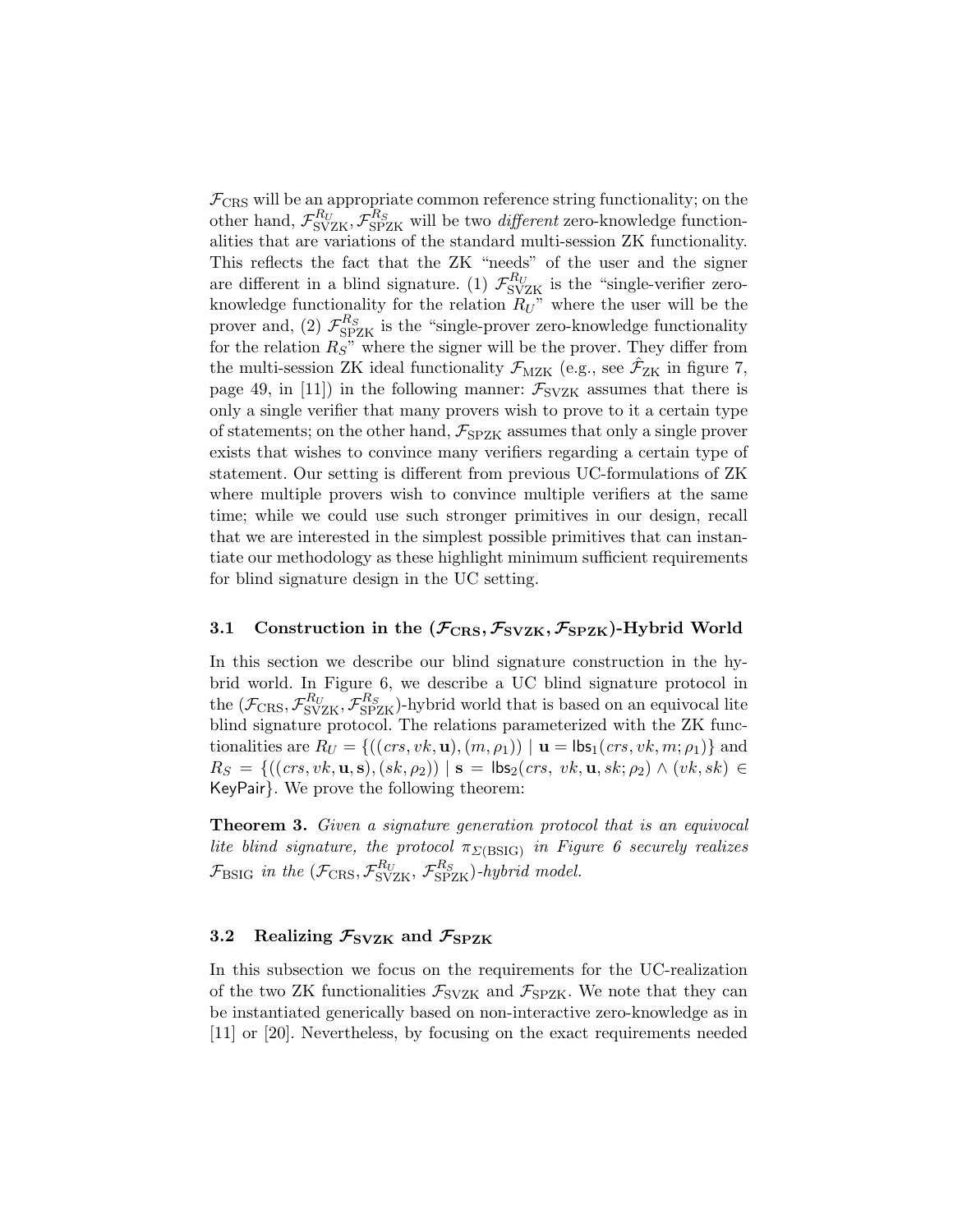

Fig. 6. Blind signature protocol  $\pi_{\Sigma(\text{BSIG})}$  in the  $(\mathcal{F}_{\text{CRS}}, \mathcal{F}_{\text{SVZK}}^{R_U}, \mathcal{F}_{\text{SPZK}}^{R_S})$ -hybrid model based on a lite-blind signature scheme  $\langle CRSgen, gen, lbs<sub>1</sub>, lbs<sub>2</sub>, lbs<sub>3</sub>, verify.$ Here functionalities  $\mathcal{F}_{SVZK}^{R_U}$  and  $\mathcal{F}_{SPZK}^{R_S}$  are parameterized with relations  $R_U$  =  $\{((crs, vk, \mathbf{u}), (m, \rho_1)) \mid \mathbf{u} = \mathsf{Ibs}_1(crs, m; \rho_1)\}\$ and  $R_S = \{((crs, vk, \mathbf{u}, \mathbf{s}), (sk, \rho_2))\}$  $| \mathbf{s} = \mathsf{lbs}_2(crs, vk, \mathbf{u}, sk; \rho_2) \wedge (vk, sk) \in \mathsf{KeyPair} \}$ , respectively.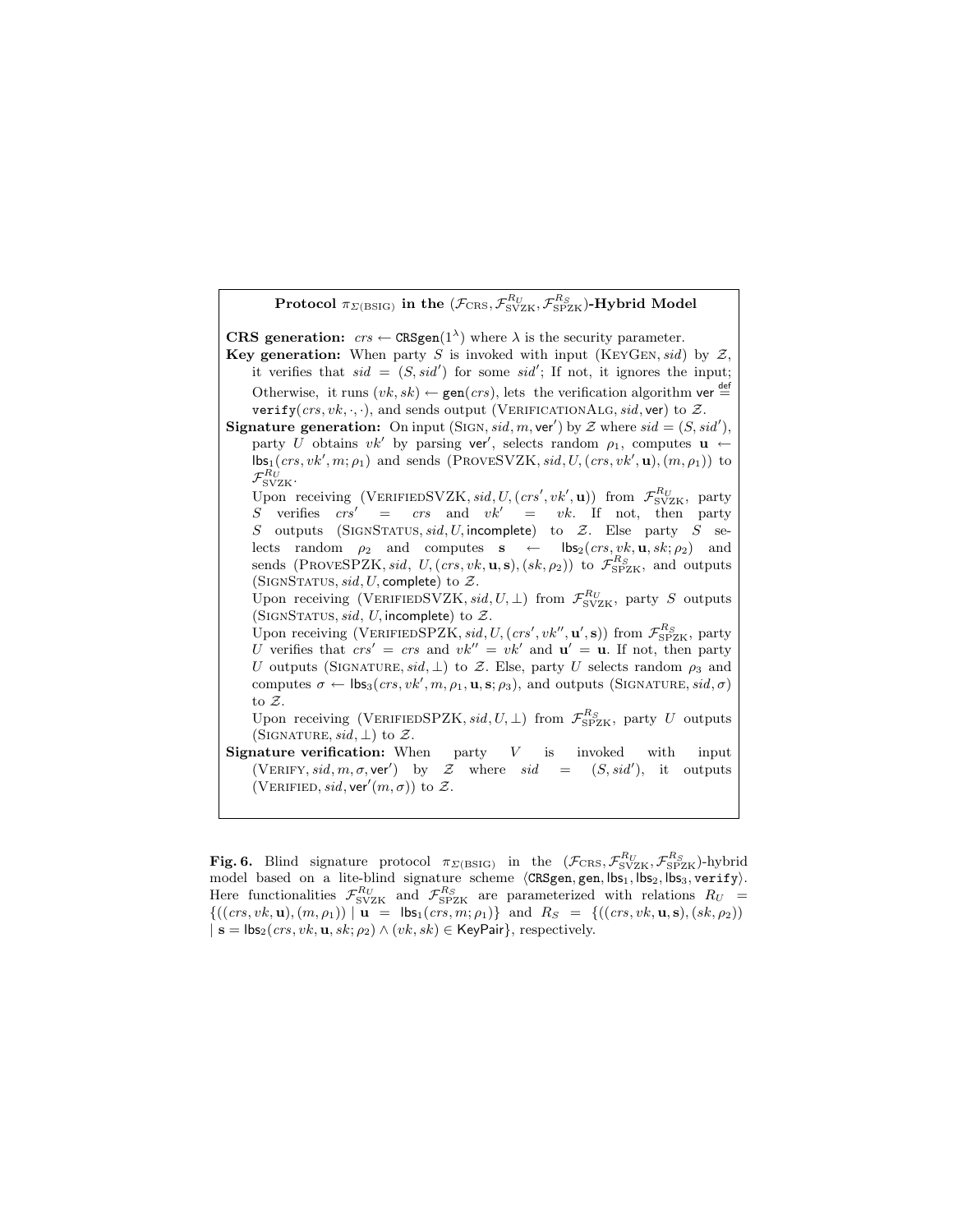for the blind signature setting we manage to get more simplified concrete constructions; note that we will opt for minimizing the overall communication length as opposed to round complexity.

Realizing  $\mathcal{F}_{\rm SVZK}^{R_U}$ . The functionality  $\mathcal{F}_{\rm SVZK}^{R_U}$  will be realized against adaptive adversaries. We proceed as follows: first given  $(x, w) \in R_U$ , we will have the prover commit the witness  $w$  into a value  $C$ ; in order to obtain an efficient construction, we employ the mixed commitment primitive of [16, 29]; a critical observation in our setting is that due to the fact that we have a single verifier (the signer) it is possible to maintain a constant size common reference string (independent in the number of committers). In contrast we note that in [16, 29] it was necessary to rely on a linear length common reference string in the number of protocol participants; this was to suppress man-in-the-middle attacks that could be launched within their session scope (while such attacks are not possible within our session scope). Our construction also employs a non-erasure Sigma protocol based on which we show the consistency of the witness between the commitment  $C$  and the statement  $x$  by performing a proof of language membership; finally to defend against a dishonest verifier, our Sigma protocol will have to be strengthened so that it can be simulated without knowing the witness; this e.g., can be based on  $Damg\ddot{\mathrm{a}}$  rick [14].

Based on the above we obtain an efficient number-theoretic instantiation of the functionality that is secure under the Decisional Composite Residuosity assumption of Paillier [33]. The underlying mixedcommitment is based on Damgård-Jurik encryption [15]; it could be also based on other encryption schemes as well.

**Realizing**  $\mathcal{F}_{SPZK}^{R_S}$ . Regarding  $\mathcal{F}_{SPZK}^{R_S}$  we find that, rather surprisingly, our task for attaining an adaptive secure UC blind signature is simpler since security against a static adversary suffices. The reason is that in the UC blind signature security proof, the simulator knows the signing secret which means the witness for  $\mathcal{F}_{\rm SPZK}^{R_S}$  is known by the simulator, and thus no equivocation of dishonestly simulated transcripts is ever necessary! This behavior was explored by the authors in the context of zero-knowledge in [26]; in the framework of that paper, we can say a blind signature protocol falls into the class of protocols where a leaking version of  $\mathcal{F}_{\rm SPZK}^{R_S}$ is sufficient for security and thus  $\mathcal{F}_{\rm SPZK}^{R_S}$  need be realized only against static adversaries.

Similarly to the realization of  $\mathcal{F}_{SVZK}^{R_U}$ , for  $(x, w) \in R_S$ , we have the prover commit to the witness  $w$  into the value  $C$ , but here we only need employ an extractable commitment considering we only need to realize  $\mathcal{F}_{\rm SPZK}^{\overline{R}_S}$  against static adversaries; then we develop a Sigma protocol to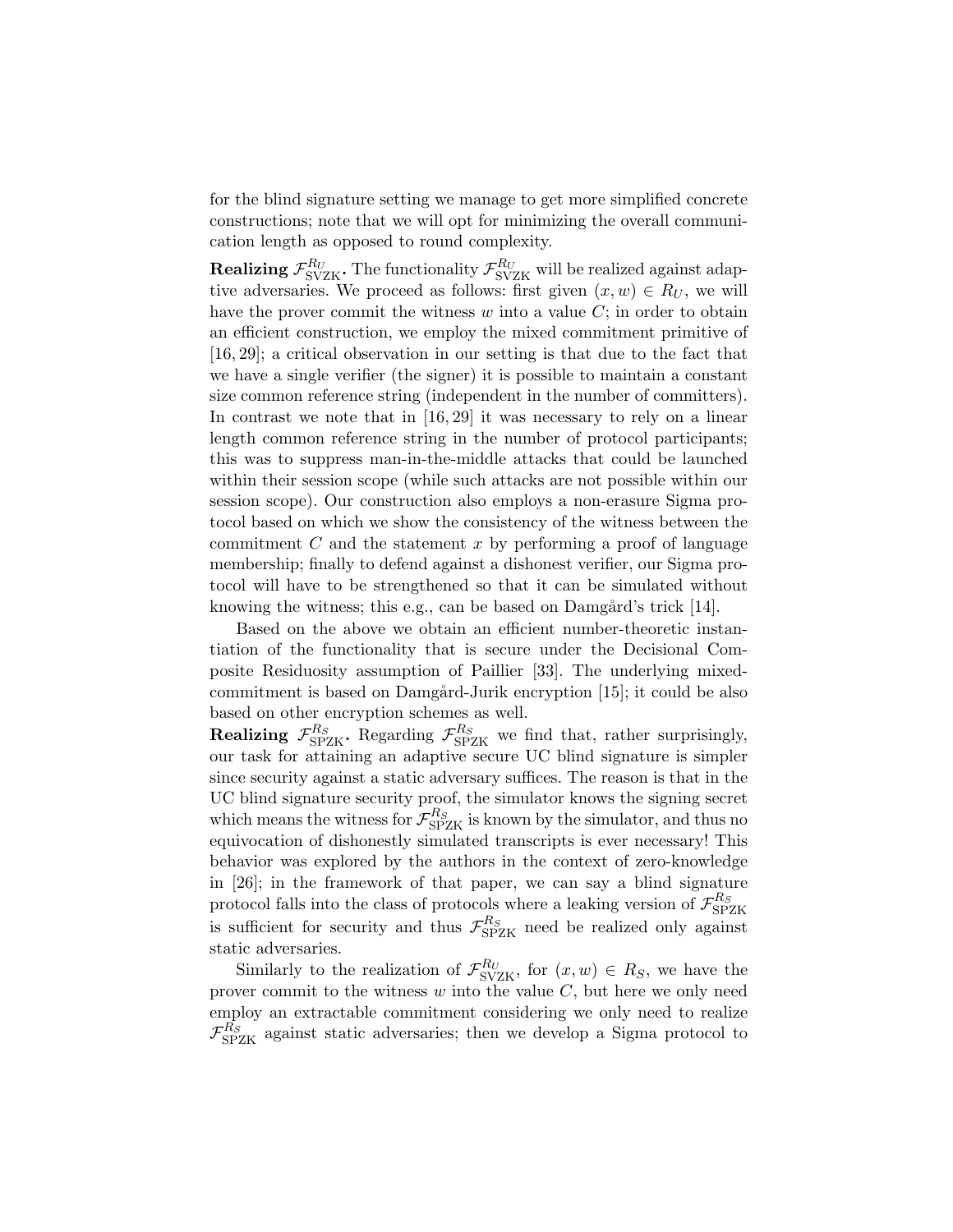show the consistency between the commitment  $C$  and the statement  $x$  by performing a proof of language membership; the first two steps together can be viewed as an  $\Omega$ -protocol in [18]; further we need to wrap up such  $\Omega$ -protocol by applying e.g., Damgård's trick to defend against dishonest verifiers.

#### 3.3 Concrete Construction

In this section, we demonstrate how it is possible to derive an efficient UC blind signature instantiation based on Theorem 3 and the realization of its hybrid world with the related ZK-functionalities. Note that we opt for minimizing the overall communication complexity as opposed to round complexity. We need three ingredients: (1) an equivocal lite blind signature scheme, (2) a UC-realization of the ideal functionality  $\mathcal{F}_{SVZK}^{R_U}$ , (3) a UC-realization of the ideal functionality  $\mathcal{F}_{SPZK}^{R_S}$ . Regarding (1) we will employ the equivocal lite blind signature scheme of Figure 4. Regarding the two ZK functionalities we will follow the design strategy outlined in the previous subsection. Recall that in Figure 6,  $R_U =$  $\{((\text{crs}, \text{vk}, \mathbf{u}), (m, \rho_1)) \mid \mathbf{u} = \mathsf{lbs}_1(\text{crs}, m; \rho_1) \}$  and  $R_S = \{((\text{crs}, \text{vk}, \mathbf{u}, \mathbf{s}),$  $(sk, \rho_2)$ ) | s = lbs<sub>2</sub>(crs, vk, **u**, sk;  $\rho_2$ )  $\wedge$  (vk, sk)  $\in$  KeyPair}. Instantiating these relations for the protocol of Figure 4 we have that  $R_U =$  ${(((\mathit{crs}, X, W), (m, t, s)) \mid W = g_1^{mt} u_1^t v_1^{st}}$  and  $R_S = {((\mathit{crs}, X, W, Y, l, r), x)}$  $| Y = (Wv_1^l)^{\frac{1}{x+r}} \wedge X = g_2^x$ . Please refer to the full version for all the details [25] as well as the full description of the blind signature protocol.

Finally, we can obtain the corollary below:

Corollary 1. Under the DCR assumption, the DLOG assumption, and the 2SDH assumption, and assuming existence of collision resistant hash function, there exists a blind signature protocol that securely realizes  $\mathcal{F}_{\rm BSIG}$ in the  $\mathcal{F}_{CRS}$ -hybrid model.

Acknowledgements. We thank Jesper Nielsen for helpful clarifications on some of his zero-knowledge and commitment protocols and models. We also thank the anonymous referees for their constructive comments.

# References

- 1. M. Abe. A secure three-move blind signature scheme for polynomially many signatures. In B. Pfitzmann, editor, EUROCRYPT 2001, pages 136–151. Springer, 2001.
- 2. M. Abe and M. Ohkubo. Provably secure fair blind signatures with tight revocation. In C. Boyd, editor, ASIACRYPT 2001, pages 583–602. Springer, 2001.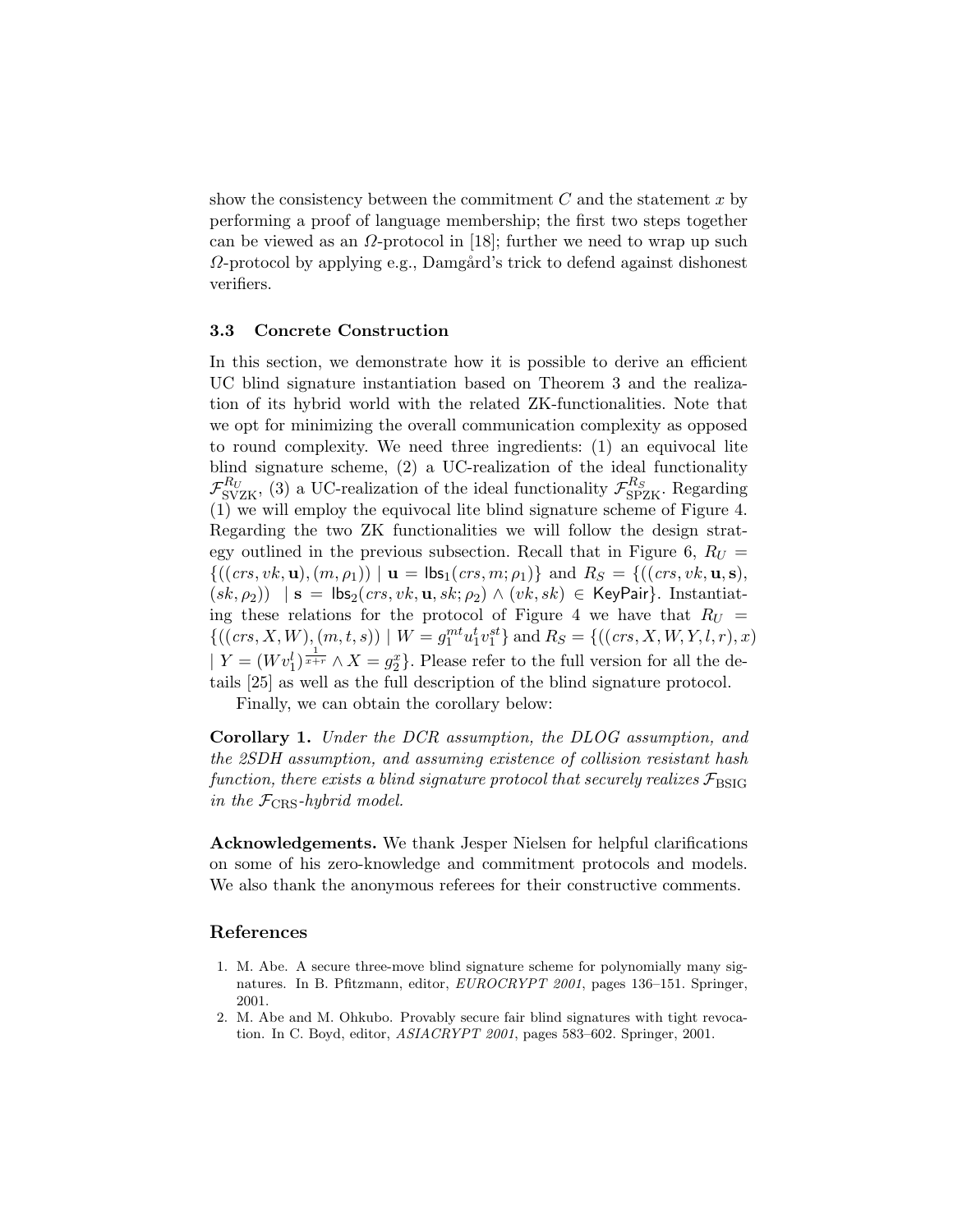- 3. M. Abe and T. Okamoto. Provably secure partially blind signatures. In M. Bellare, editor, CRYPTO 2000, pages 271–286. Springer, 2000.
- 4. D. Beaver. Adaptive zero knowledge and computational equivocation (extended abstract). In STOC 1996, pages 629–638. ACM, 1996.
- 5. M. Bellare, C. Namprempre, D. Pointcheval, and M. Semanko. The one-more-RSA-inversion problems and the security of Chaum's blind signature scheme. J. Cryptology, 16(3):185–215, 2003. The preliminary version entitled as "The power of RSA inversion oracles and the security of Chaum's RSA-based blind signature scheme" appeared in Financial Cryptography 2001, Springer-Verlag(LNCS 2339).
- 6. A. Boldyreva. Threshold signatures, multisignatures and blind signatures based on the gap-Diffie-Hellman-group signature scheme. In Y. Desmedt, editor, PKC 2003, pages 31–46. Springer, 2003.
- 7. J. Camenisch, M. Koprowski, and B. Warinschi. Efficient blind signatures without random oracles. In C. Blundo and S. Cimato, editors, SCN 2004, pages 134–148. Springer, 2004.
- 8. J. Camenisch, G. Neven, and A. Shelat. Simulatable adaptive oblivious transfer. In M. Naor, editor, EUROCRYPT 2007, pages 573–590. Springer, 2007.
- 9. R. Canetti. Universally composable security: A new paradigm for cryptographic protocols. In FOCS 2001, pages 136–145. IEEE, 2001.
- 10. R. Canetti. Universally composable security: A new paradigm for cryptographic protocols. In Cryptology ePrint Archive, Report 2000/067, December 2005. Latest version at http://eprint.iacr.org/2000/067/.
- 11. R. Canetti, Y. Lindell, R. Ostrovsky, and A. Sahai. Universally composable twoparty and multi-party secure computation. In STOC 2002, pages 494–503. ACM, 2002. Full version at http://www.cs.biu.ac.il/~lindell/PAPERS/uc-comp.ps.
- 12. D. Chaum. Blind signatures for untraceable payments. In D. Chaum, R. L. Rivest, and A. T. Sherman, editors, CRYPTO 1982, pages 199–203. Plemum Press, 1982.
- 13. I. Damgård. Payment systems and credential mechanisms with provable security against abuse by individuals. In S. Goldwasser, editor, CRYPTO 1988, pages 328–335. Springer, 1988.
- 14. I. Damgård. Efficient concurrent zero-knowledge in the auxiliary string model. In EUROCRYPT 2000, pages 418–430. Springer, 2000.
- 15. I. Damgård and M. Jurik. A generalisation, a simplification and some applications of Paillier's probabilistic public-key system. In K. Kim, editor, PKC 2001, pages 119–136. Springer, 2001.
- 16. I. Damgård and J. B. Nielsen. Perfect hiding and perfect binding universally composable commitment schemes with constant expansion factor. In M. Yung, editor, CRYPTO 2002, pages 581–596. Springer, 2002.
- 17. M. Fischlin. Round-optimal composable blind signatures in the common reference string model. In CRYPTO 2006.
- 18. J. A. Garay, P. D. MacKenzie, and K. Yang. Strengthening zero-knowledge protocols using signatures. J. Cryptology, 19(2):169–209, 2006. An extended abstract appeared in Eurocrypt 2003, Springer-Verlag (LNCS 2656), pages 177-194, 2003.
- 19. S. Goldwasser, S. Micali, and R. L. Rivest. A digital signature scheme secure against adaptive chosen-message attacks. SIAM J. Comput., 17(2):281–308, 1988.
- 20. J. Groth, R. Ostrovsky, and A. Sahai. Perfect non-interactive zero knowledge for NP. In S. Vaudenay, editor, EUROCRYPT 2006, pages 339–358. Springer, 2006.
- 21. C. Hazay, J. Katz, C.-Y. Koo, and Y. Lindell. Concurrently-secure blind signatures without random oracles or setup assumptions. In S. P. Vadhan, editor, TCC 2007, pages 323–341. Springer, 2007.